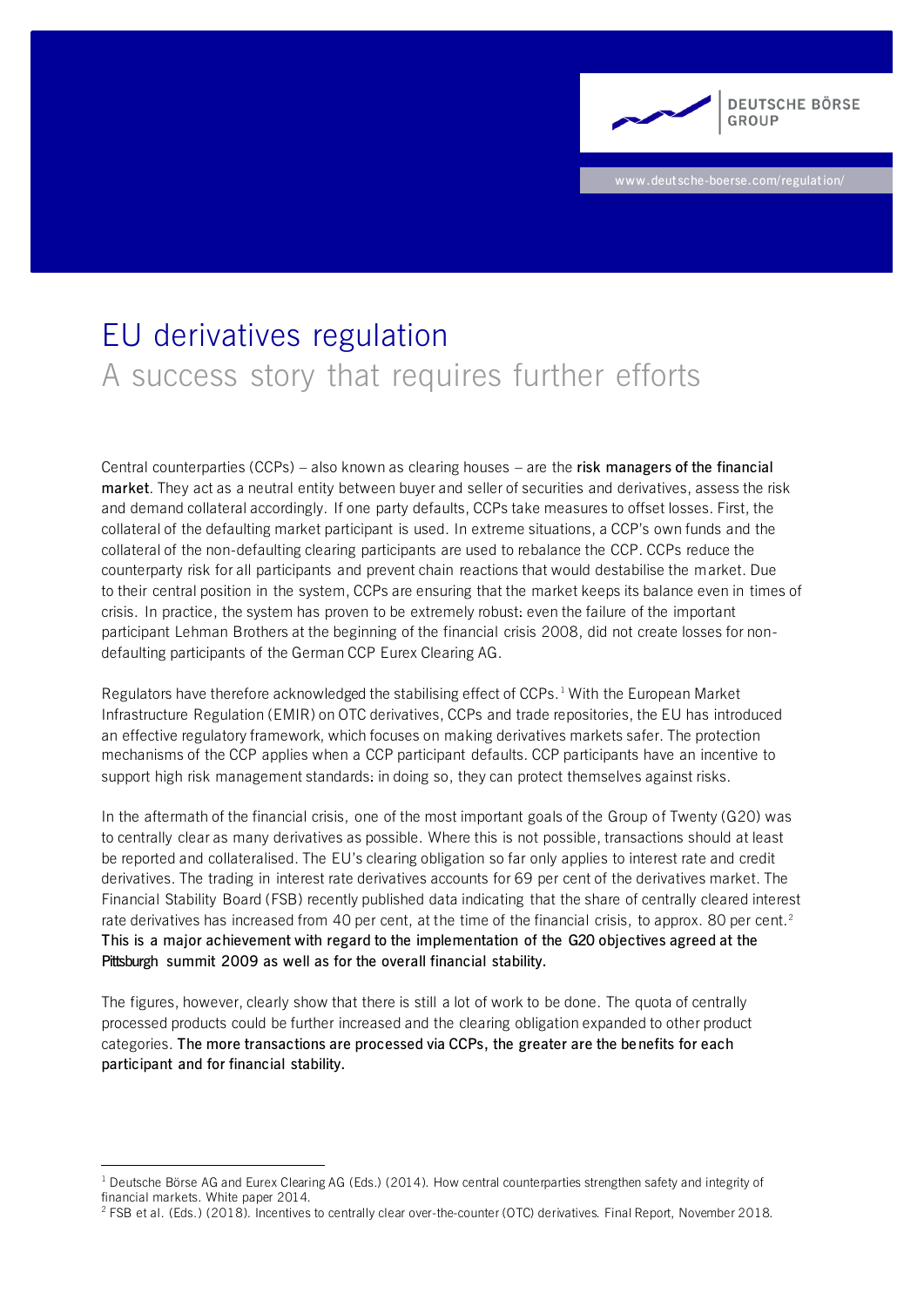The latest FSB consultation<sup>3</sup> as well as  $EMIR$  REFIT – the revision proposal for EMIR which has been drafted in the context of the Regulatory Fitness and Performance Programme (REFIT) – both seek to improve incentives for using CCPs in the long term, avoid inefficiencies and to provide access to central clearing also for smaller market participants.

The FSB consultation has put the focus on the incentive scheme for the use of CCPs. The balance of margin requirements for bilateral and central clearing is one of the key elements here. The design of capital requirements and access models to central clearing also plays an important role. The broad response to the consultation confirms the work of the FSB and the need to take this issue forward.

At EU level, the EMIR REFIT revision proposal triggers technical adjustments, which aim to increase the efficiency of the regulation and to reduce the regulatory burden. In this context, it is important **not to establish hasty exemptions from the clearing obligation, but to work on solutions, which facilitate access to central clearing for affected market participants**. This would also increase the overall benefit for all market participants.

**Especially smaller market participants have had difficulties in finding adequate access to central clearing.** In principle, market participants who are not directly connected to a CCP gain access via a clearing broker. However, supply from clearing brokers is scarce, and an increasing concentration on merely a few providers can be observed. Apart from that, no market participants should be excluded from the benefits of central clearing. **Thus, incentives need to be created now to expand the clearing brokers' offering**. As a market-driven solution, Eurex Clearing already offers an alternative access model to market participants that allows direct access to reduce the tensions of the current situation.

**In addition to the obligation to use CCPs, incentives which highlight the advantages of central clearing could also be provided**. For example, the balancing of the requirements for calculating margins for centrally cleared transactions in contrast to bilaterally cleared transactions should reflect the higher risk that bilaterally cleared transactions inherit. **The strict implementation of this principle would automatically create incentives to choose the safe option, i.e. central clearing**. This approach should also be applied analogously to capital requirements.

Looking ahead, it is important to find **the right balance between the complexity of regulation on the one hand and support especially for smaller market participants on the other** to make better use of the advantages of central clearing. At the same time, sight of the implications for the incentive structure must not be lost in order to ensure the functionality of the system in the spirit of financial market stability.

Finally, the interaction of EMIR REFIT with other regulations and geopolitical decisions may not be forgotten. The Markets in Financial Instruments Directive II (MiFID II) has already changed the market structure and will continue to do so. Among other things, it ensures greater transparency in derivatives trading and **will provide further positive impetus with the trading venue obligation for liquid derivatives**. Furthermore, the finalisation of the Recovery and Resolution Regulation for CCPs, with the aim of making the EU derivative markets crisis-proof, forms an important cornerstone. The approaching Brexit and the associated loss of the EU passport for UK market participants presents major challenges to the EU, as London is currently the most important financial centre in the EU. **The revision of the CCP third-country regime is only a small element to cope with this challenge**.

<sup>&</sup>lt;sup>3</sup> [FSB et al. \(Eds.\) \(2018\)](http://www.fsb.org/wp-content/uploads/P070818.pdf). Incentives to centrally clear over-the-counter (OTC) derivatives. Consultative document, August 2018.